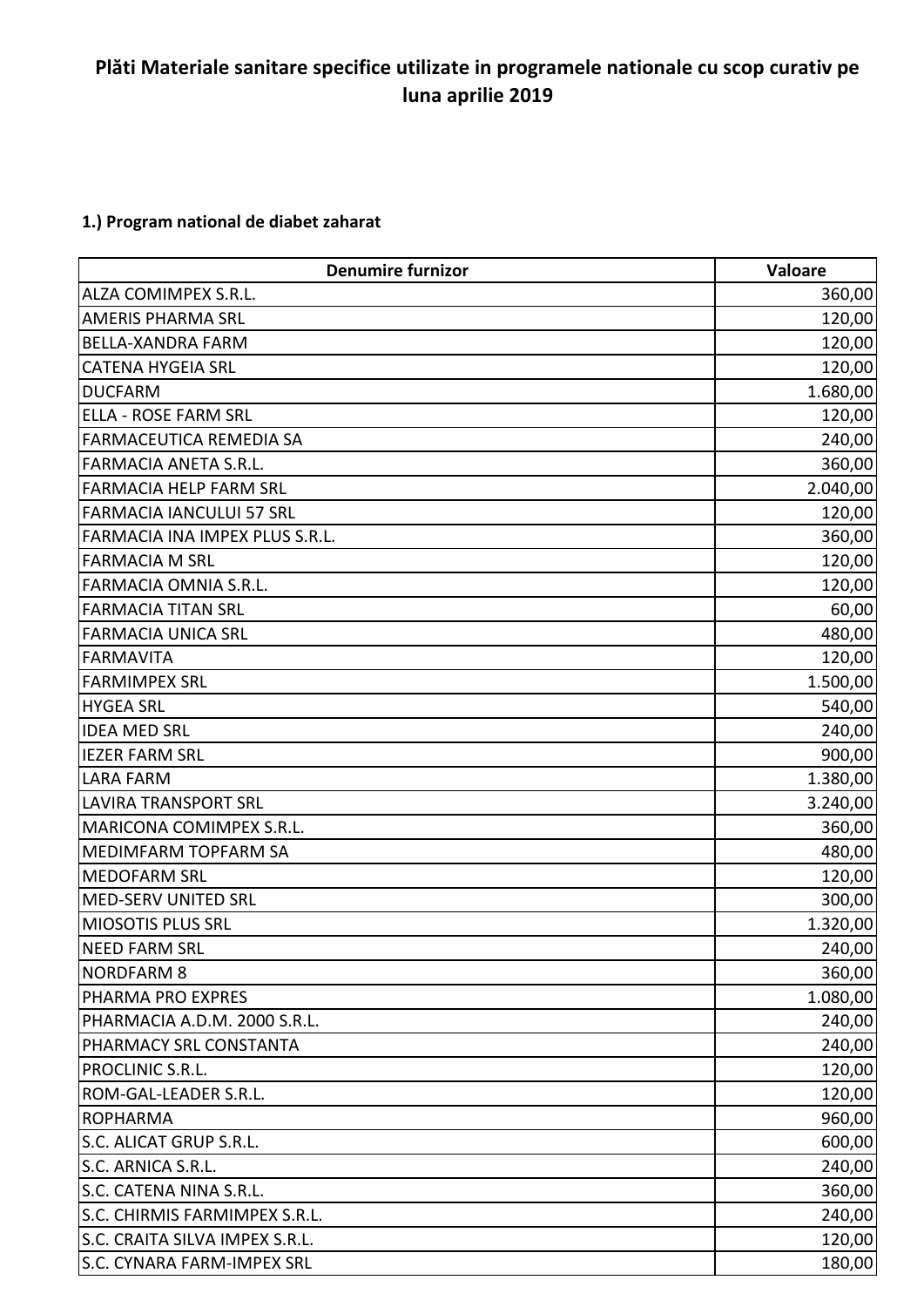| S.C. DEXTER INVEST S.R.L.             | 480,00    |
|---------------------------------------|-----------|
| S.C. ELISAN FARM S.R.L.               | 120,00    |
| S.C. FARMACEUTICA ARGESFARM S.A.      | 3.964,80  |
| S.C. FARMACIA ACSADEMIA S.R.L.        | 1.080,00  |
| S.C. FARMACIA ELENA S.R.L.            | 600,00    |
| <b>S.C. FARMACIA ESCULAP SRL</b>      | 120,00    |
| S.C. FARMACIA PISCULUI S.R.L          | 360,00    |
| S.C. FARMACIA SFINTA ECATERINA S.R.L. | 7.950,00  |
| S.C. FARMACIA TEI S.R.L.              | 1.920,00  |
| S.C. FARMACIA VIVIANA S.R.L.          | 240,00    |
| S.C. FARMA-COM-IULIA S.R.L.           | 120,00    |
| S.C. FARMNICOL S.R.L.                 | 240,00    |
| S.C. GEDEON RICHTER FARMACIA S.A      | 3.360,00  |
| S.C. HIPOCRAT-PLUS S.R.L.             | 120,00    |
| S.C. HUMANITAS C.D. S.R.L.            | 360,00    |
| S.C. JOJOFARM S.R.L.                  | 1.320,00  |
| S.C. MASTER FARM S.R.L                | 120,00    |
| <b>S.C. MINI-FARM SRL</b>             | 2.040,00  |
| S.C. RADIX PHARMA S.R.L.              | 360,00    |
| S.C. S.I.E.P.C.O.F.A.R. S.A.          | 6.960,00  |
| S.C. SARAMED S.R.L.                   | 120,00    |
| S.C. UNIVERSAL FARMA S.R.L.           | 240,00    |
| S.C. VITAFARM PLUS S.R.L.             | 1.200,00  |
| S.C. VITAL FARM S.R.L.                | 3.120,00  |
| S.C.ADONIS IMPORT EXPORT S.R.L.       | 120,00    |
| S.C.CLUB CAFE GALA S.R.L.             | 9.799,20  |
| S.C.CONSFARM S.R.L.                   | 480,00    |
| S.C.FARMACIA TREI F S.R.L.            | 120,00    |
| S.C.GEDAFARM S.R.L                    | 240,00    |
| S.C.MEDSANTIF PLUS S.R.L.             | 240,00    |
| S.C.PHARMA PLUS S.R.L.                | 120,00    |
| S.C.RETRO BUTIQUE SAMANTHA S.R.L.     | 120,00    |
| SAMI IMPEX 94 S.R.L.                  | 840,00    |
| <b>SC 2NA FARM SRL</b>                | 2.280,00  |
| <b>SC ADONIS SRL CONSTANTA</b>        | 120,00    |
| <b>SC AIS PHARMA S.R.L.</b>           | 480,00    |
| <b>SC ALOPATIA SRL</b>                | 420,00    |
| <b>SC ART FARM SRL</b>                | 120,00    |
| <b>SC CASA DAMAJ SRL</b>              | 1.548,00  |
| <b>SC CATENA AVAFARM SRL</b>          | 240,00    |
| <b>SC COSMOPOLITAN IMPEX SRL</b>      | 840,00    |
| <b>SC ECOFARMACIA NETWORK SRL</b>     | 12.840,00 |
| <b>SC ELIXIR SRL</b>                  | 360,00    |
| <b>SC ELMAFARM SRL</b>                | 120,00    |
| <b>SC ESTER FARM SRL</b>              | 120,00    |
| <b>SC FARMACIA ANA-MARIA SRL</b>      | 720,00    |
| <b>SC FARMACIA FARMEX DL SRL</b>      | 120,00    |
| <b>SC FARMACIA FLORA SRL</b>          | 120,00    |
| ISC FARMACIA MATERNA SRL              | 240,00    |
| <b>SC FARMACIA TEILOR SRL</b>         | 120,00    |
| <b>SC FARMARION PLUS SRL</b>          | 240,00    |